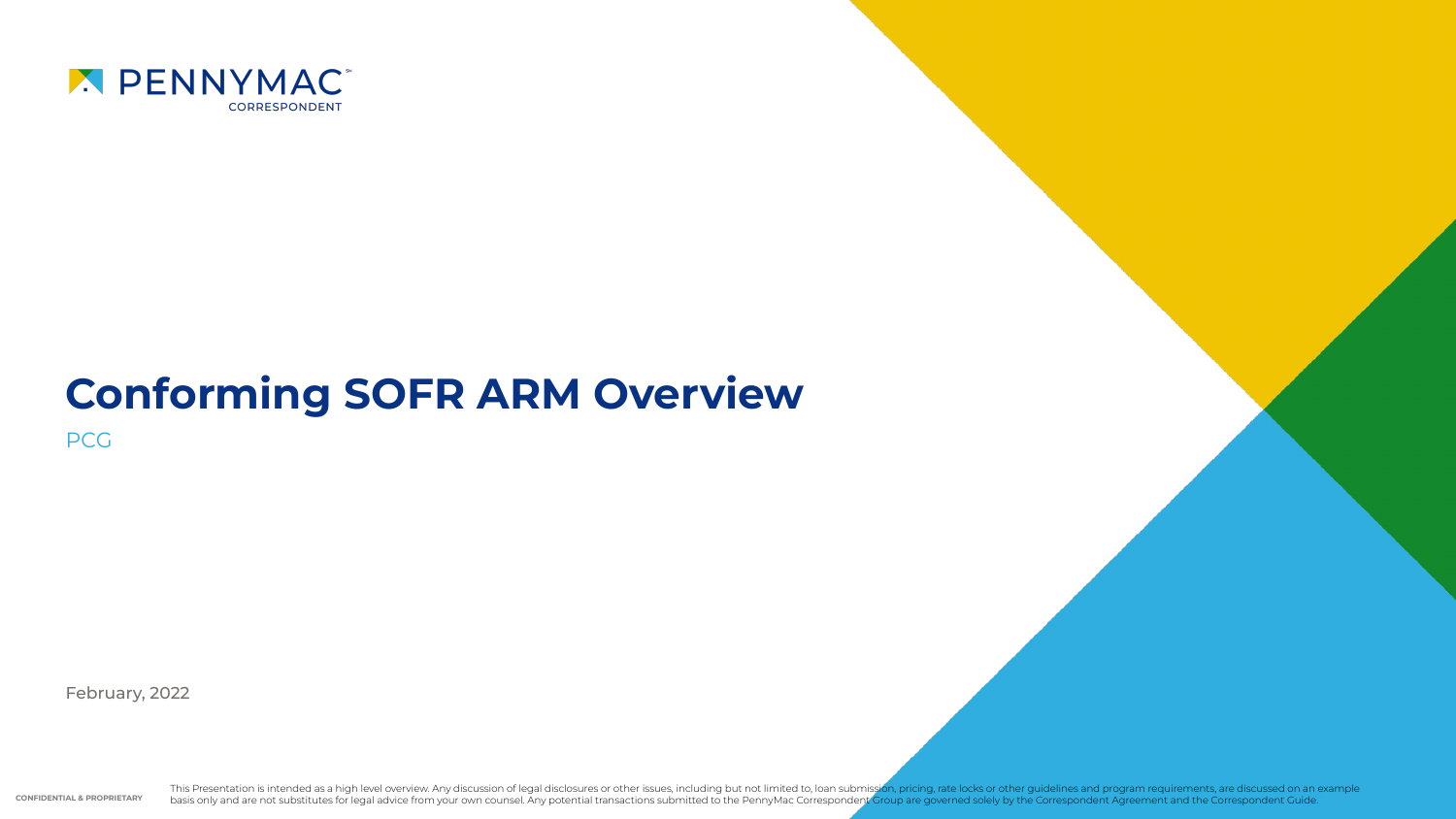## **SOFR ARM Introduction**

#### **Why not LIBOR?**

- The Financial Conduct Authority (FCA), the British regulator of the LIBOR benchmark administrator, **announced** that the LIBOR will either cease to be published or deemed no longer representative between 2021 and 2023.
- The Federal Reserve Board, FDIC, and Office of the Comptroller of the Currency have encouraged market participants to "transition away from U.S. dollar (USD) LIBOR as soon as practicable and in any event by December 31, 2021"

### **Why SOFR?**

- In conjunction with the [Alternative Reference Rates Committee \(ARRC\)](https://www.newyorkfed.org/arrc/about), the GSEs designed SOFR ARM products that use the **30-day average SOFR index** as published by the [Federal Reserve Bank of NY](https://www.newyorkfed.org/markets/reference-rates/sofr-averages-and-index)
	- August 3, 2020 Fannie Mae began accepting delivery of SOFR ARMs
	- November 9, 2020 Freddie Mac began accepting delivery of SOFR ARMs
	- **January 1, 2021 the GSEs no longer purchase LIBOR ARMs**
	- October 1, 2021 the GSEs no longer purchase CMT-indexed ARMs

#### **Why not CMT?**

- Fannie Mae and Freddie Mac no longer purchase CMT-indexed ARMs as of October 1, 2021
	- [FNMA Lender Letter 2021-05](https://singlefamily.fanniemae.com/media/25066/display) / [FHLMC Bulletin 2021-4](https://guide.freddiemac.com/app/guide/bulletin/2021-4)

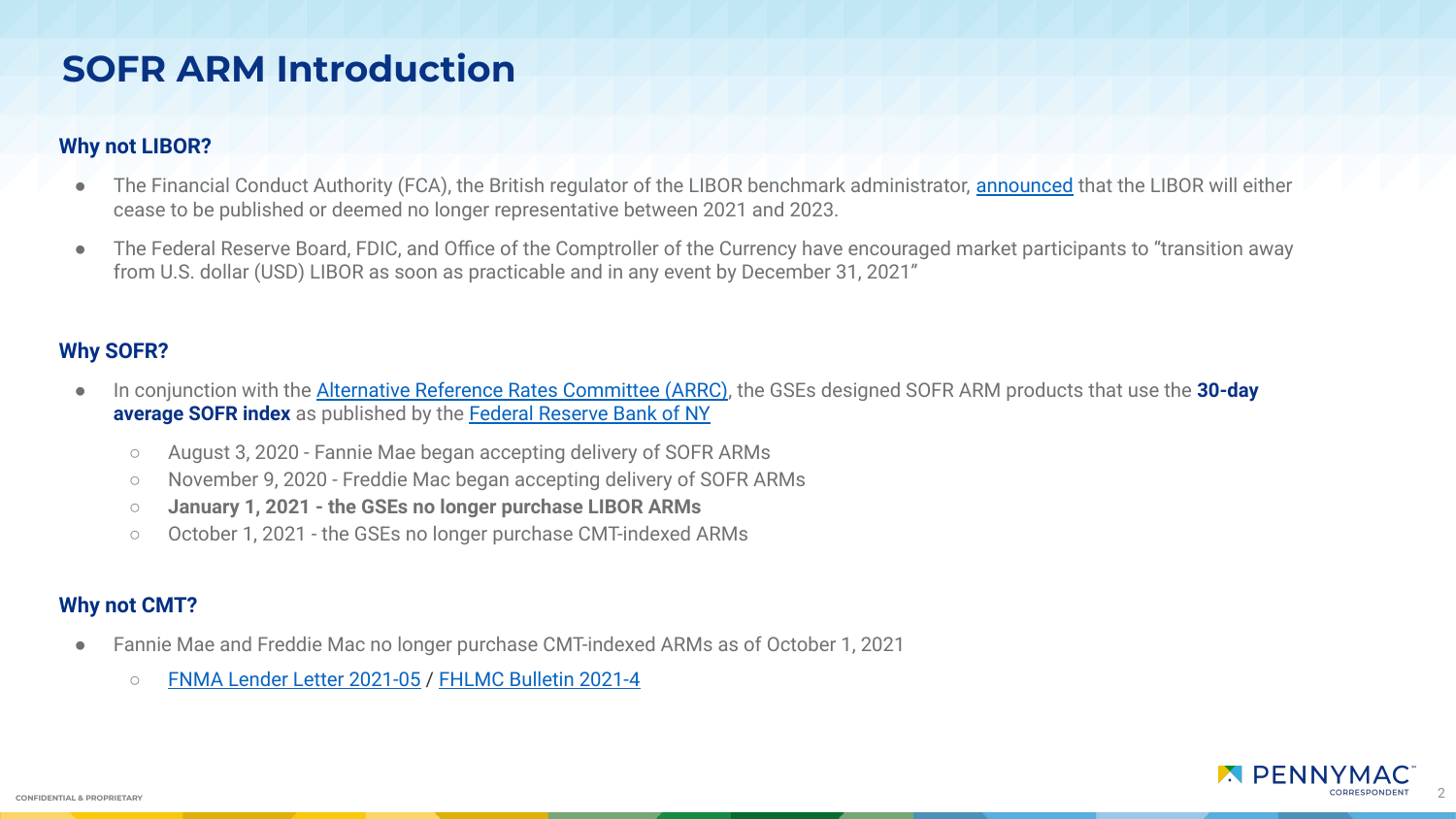## **SOFR ARM Attributes**

**Note**: This is a summary of Pennymac SOFR ARM product attributes.

|                                        | <b>SOFR ARMS</b>                                   |                        |
|----------------------------------------|----------------------------------------------------|------------------------|
| <b>Interest Rate Index</b>             | 30 Day Average SOFR (NY Fed)                       |                        |
| <b>Initial Fixed Period</b>            | 5, 7, 10 Year<br>(5/6, 7/6, 10/6 ARMs)             |                        |
| <b>Interest Rate Adjustment Period</b> | 6 Months                                           |                        |
| <b>Lookback Period</b>                 | New rate determined 45 days in advance             |                        |
| <b>Initial Adjustment Cap</b>          | +/-2% for 5 Year ARMs<br>+/-5% for 7, 10 Year ARMs |                        |
| <b>Subsequent Adjustment Cap</b>       | $+/-1%$                                            |                        |
| <b>Lifetime Adjustment Cap</b>         | 5%                                                 |                        |
| <b>Margin</b>                          | Delegated<br>2.75% - 3.00%                         | Non-Delegated<br>2.75% |

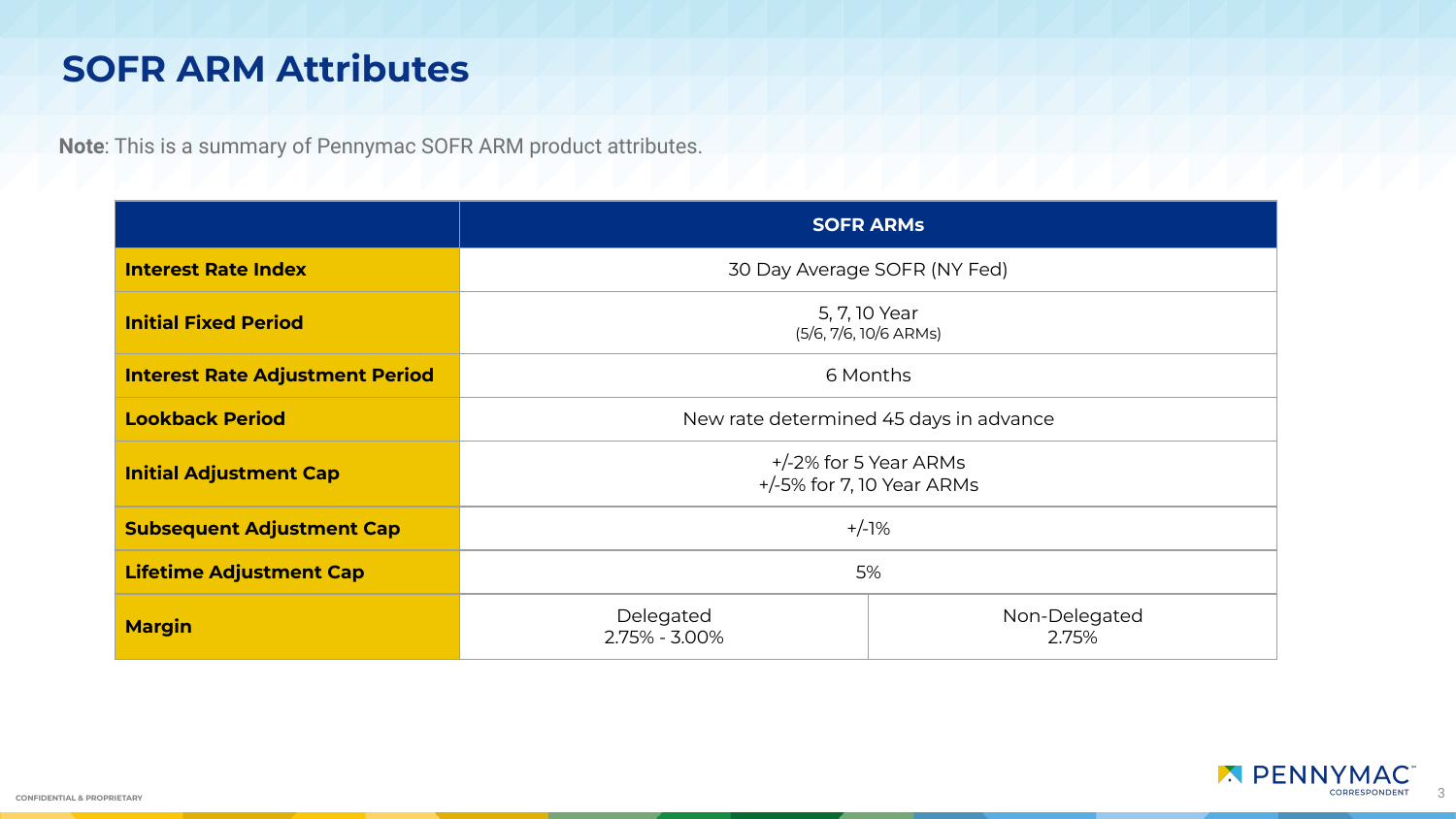# **SOFR ARM Pennymac Guidelines**

| <b>Pennymac Guidelines (Fannie Mae and Freddie Mac)</b> |                                                                                                                                                                                                                                                                                                                        |  |  |  |
|---------------------------------------------------------|------------------------------------------------------------------------------------------------------------------------------------------------------------------------------------------------------------------------------------------------------------------------------------------------------------------------|--|--|--|
| <b>Terms / Cap Structures</b>                           | Terms: Initial Fixed (Year) / Adjustment Period (Months)<br>Cap Structures: Initial Cap / Subsequent Cap / Lifetime Cap<br>5/6-month<br>$2/1/5$ (5-year)<br>$\bullet$<br>$\bullet$<br>$5/1/5$ (7-year)<br>7/6-month<br>$\bullet$<br>$\bullet$<br>5/1/5 (10-year)<br>10/6-month<br>$\bullet$<br>Example. A 5/6 SOFR ARM |  |  |  |
|                                                         | Adjusts a maximum of 2% during the first adjustment period (5 year mark).<br>$\blacksquare$<br>Adjusts a maximum of 1% during the subsequent adjustment periods (every 6 months thereafter).<br>Adjusts up to 5% over the life of the loan.                                                                            |  |  |  |
| <b>LTV</b>                                              | Max LTV 95%                                                                                                                                                                                                                                                                                                            |  |  |  |
| <b>Property Type</b>                                    | 1-4 Unit Primary<br>1 Unit Second Home<br>1-4 Unit Investment                                                                                                                                                                                                                                                          |  |  |  |
| <b>Transaction Type</b>                                 | Purchase<br>Rate/Term Refinance<br><b>Cash-out Refinance</b><br>$\bullet$                                                                                                                                                                                                                                              |  |  |  |
| <b>AUS</b>                                              | DU (Fannie Mae) / LPA (Freddie Mac)                                                                                                                                                                                                                                                                                    |  |  |  |
| <b>Temp Buydowns</b>                                    | Not allowed                                                                                                                                                                                                                                                                                                            |  |  |  |

**Note**: All other Pennymac GSE requirements apply (i.e. LTV, credit score, etc). Above grid does not encompass full product requirements, please refer to Product Profiles for full product information.

4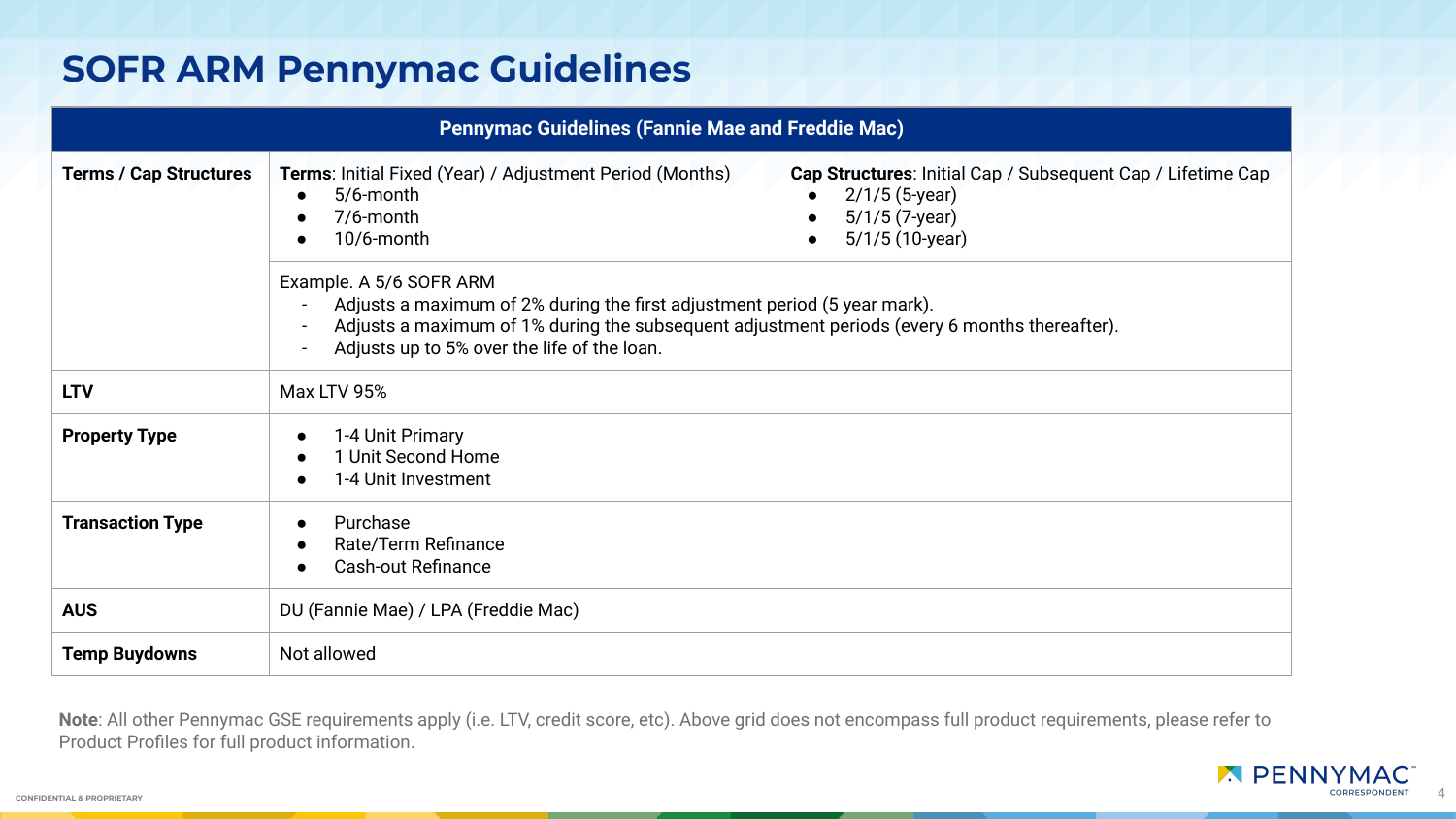# **SOFR ARM Underwriting Impacts**

#### **Qualifying Rate**

|                                                                 | Fannie Mae (FN) LL 2021-11/DU 7.17.2021            | Freddie Mac (FH) LL 2021-19/LPA 8.29.2021             |
|-----------------------------------------------------------------|----------------------------------------------------|-------------------------------------------------------|
| <b>5/6 ARM</b>                                                  | Greater of fully indexed rate or note rate plus 2% | Greater of fully indexed rate or note rate plus 2%    |
| Greater of fully indexed rate or note rate<br>7/6 and 10/6 ARMs |                                                    | Note rate (for non-HPML)                              |
|                                                                 |                                                    | Greater of fully indexed rate or note rate (for HPML) |

#### **Fully Indexed Rate**

- Fully indexed rate is the sum of the applicable index (30 Day SOFR) plus the margin (2.75%), rounded to the nearest one-eighth percent (0.125%)
	- The applicable index is the lowest value in effect during the 90 days that precede the date of the mortgage or deed of trust
- Example:
	- 30 Day Average SOFR = 0.710%
	- $\circ$  Margin = 2.75%
	- Fully Indexed Rate =  $0.710% + 2.75% = 3.460%$  (rounding to  $0.125%) \rightarrow 3.500%$

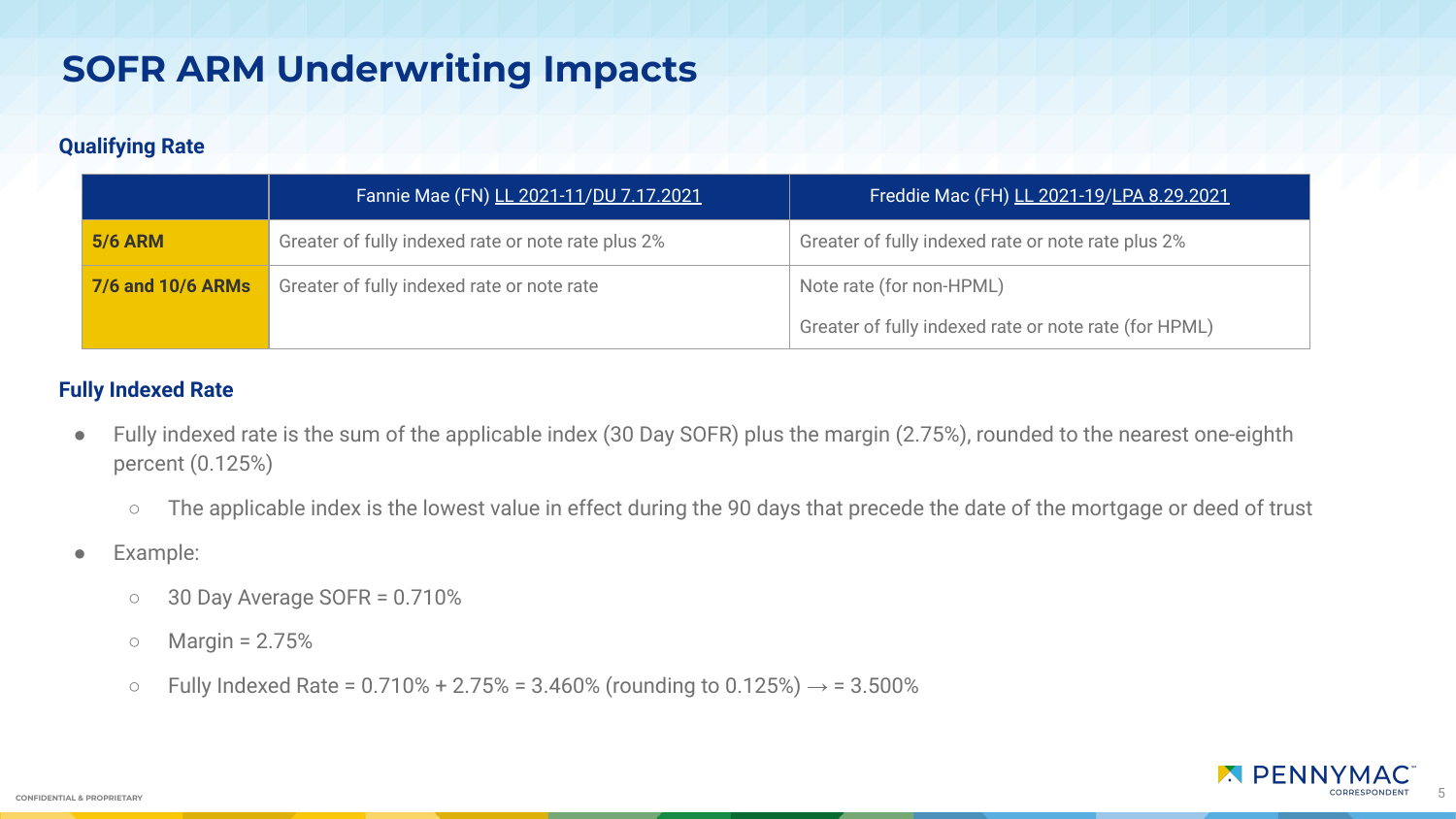### **SOFR ARM Documentation Impacts**

Fannie Mae and Freddie Mac Uniform Instruments (specifically the 30-day Average SOFR docs) should be used for SOFR ARMs.

#### *Sample Fannie Mae SOFR ARM Rider*

|         | <b>ADJUSTABLE RATE RIDER</b>                                                                                                                                                                                                                                                                                                                                                                                                                                                                                                                                                                                                             |
|---------|------------------------------------------------------------------------------------------------------------------------------------------------------------------------------------------------------------------------------------------------------------------------------------------------------------------------------------------------------------------------------------------------------------------------------------------------------------------------------------------------------------------------------------------------------------------------------------------------------------------------------------------|
|         | (30-day Average SOFR Index (As Published by the Federal Reserve Bank of New York)–Rate Caps)                                                                                                                                                                                                                                                                                                                                                                                                                                                                                                                                             |
|         | THIS ADJUSTABLE RATE RIDER is made this<br>day of                                                                                                                                                                                                                                                                                                                                                                                                                                                                                                                                                                                        |
|         | and is incorporated into and will be deemed to amend and supplement the Mortgage, Mortgage Deed, Deed of Trust,<br>or Security Deed (the "Security Instrument") of the same date given by the undersigned (the "Borrower") to secure<br>Borrower's Adjustable Rate Note (the "Note") to<br>(the "Lender") of the<br>same date and covering the property described in the Security Instrument and located at:                                                                                                                                                                                                                             |
|         |                                                                                                                                                                                                                                                                                                                                                                                                                                                                                                                                                                                                                                          |
|         | [Property Address]                                                                                                                                                                                                                                                                                                                                                                                                                                                                                                                                                                                                                       |
|         | THE NOTE CONTAINS PROVISIONS ALLOWING FOR CHANGES IN THE INTEREST<br>RATE AND THE MONTHLY PAYMENT. THE NOTE LIMITS THE AMOUNT THE<br>BORROWER'S ADJUSTABLE INTEREST RATE CAN CHANGE AT ANY ONE TIME<br>AND THE MINIMUM AND MAXIMUM RATES THE BORROWER MUST PAY.                                                                                                                                                                                                                                                                                                                                                                          |
|         | ADDITIONAL COVENANTS. In addition to the representations, warranties, covenants and agreements<br>made in the Security Instrument, Borrower and Lender further covenant and agree as follows:                                                                                                                                                                                                                                                                                                                                                                                                                                            |
| rate of | A. INTEREST RATE AND MONTHLY PAYMENT CHANGES<br>The Note provides for monthly payments of principal and interest ("Monthly Payment") and an initial interest<br>%. The Note provides for changes in the interest rate and the Monthly Payments as follows:<br><b>4. INTEREST RATE AND MONTHLY PAYMENT CHANGES</b>                                                                                                                                                                                                                                                                                                                        |
|         | (A) Change Dates<br>The interest rate I will pay may change on the first day of ______________________, _______, and<br>on the first day of the month every 6th month thereafter. Each date on which my interest rate could change is<br>called a "Change Date."                                                                                                                                                                                                                                                                                                                                                                         |
|         | (B) The Index<br>Beginning with the first Change Date, my interest rate will be based on an Index that is calculated and<br>provided to the general public by an administrator (the "Administrator"). The "Index" is a benchmark, known<br>as the 30-day Average SOFR index. The Index is currently published by the Federal Reserve Bank of New<br>York. The most recent Index value available as of the date 45 days before each Change Date is called the<br>"Current Index," provided that if the Current Index is less than zero, then the Current Index will be deemed to<br>be zero for purposes of calculating my interest rate. |

**Note**: Please refer to your doc provider and legal counsel for all SOFR ARM Uniform Instrument(s) details and requirements.

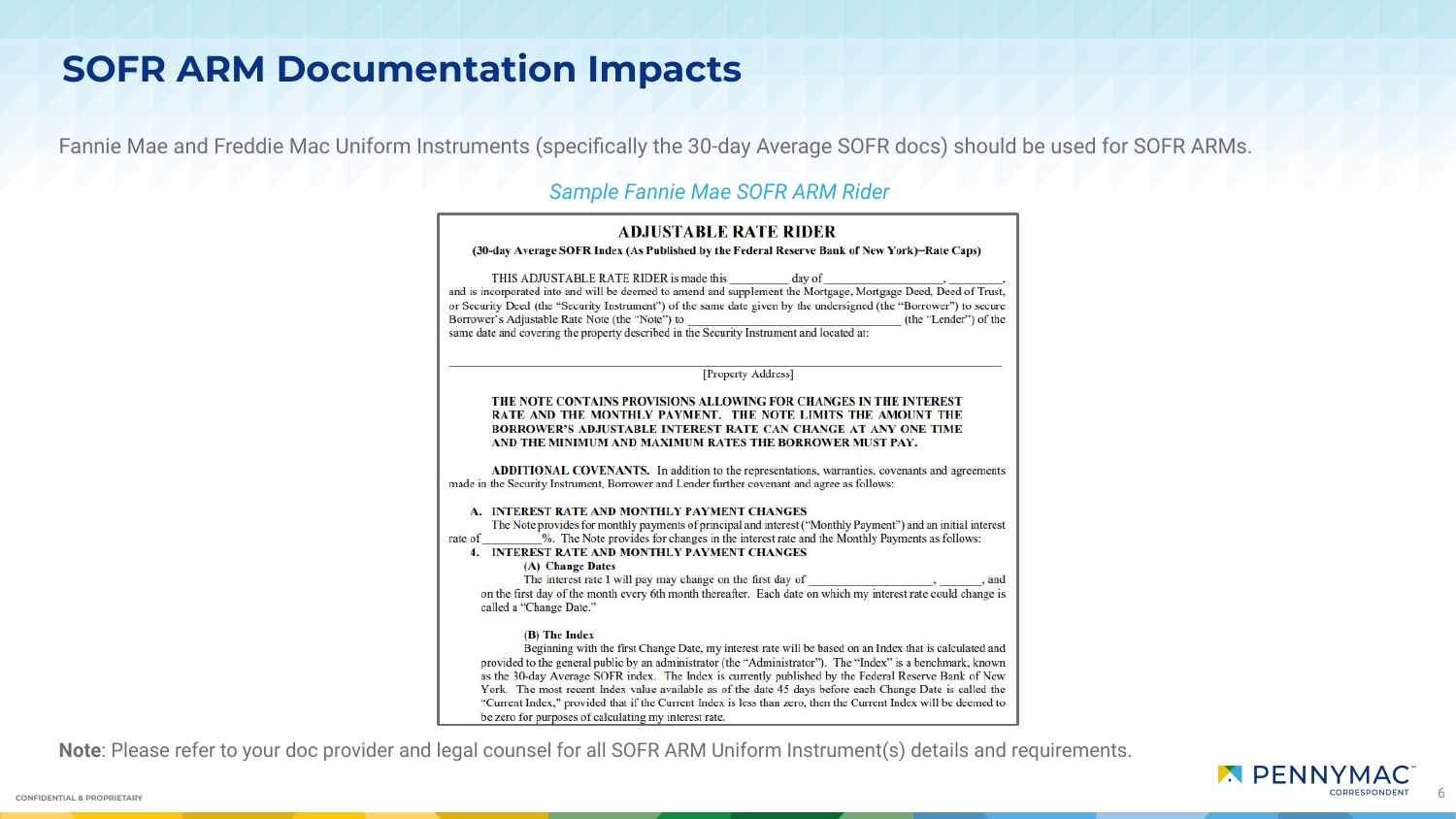**THANK YOU!**